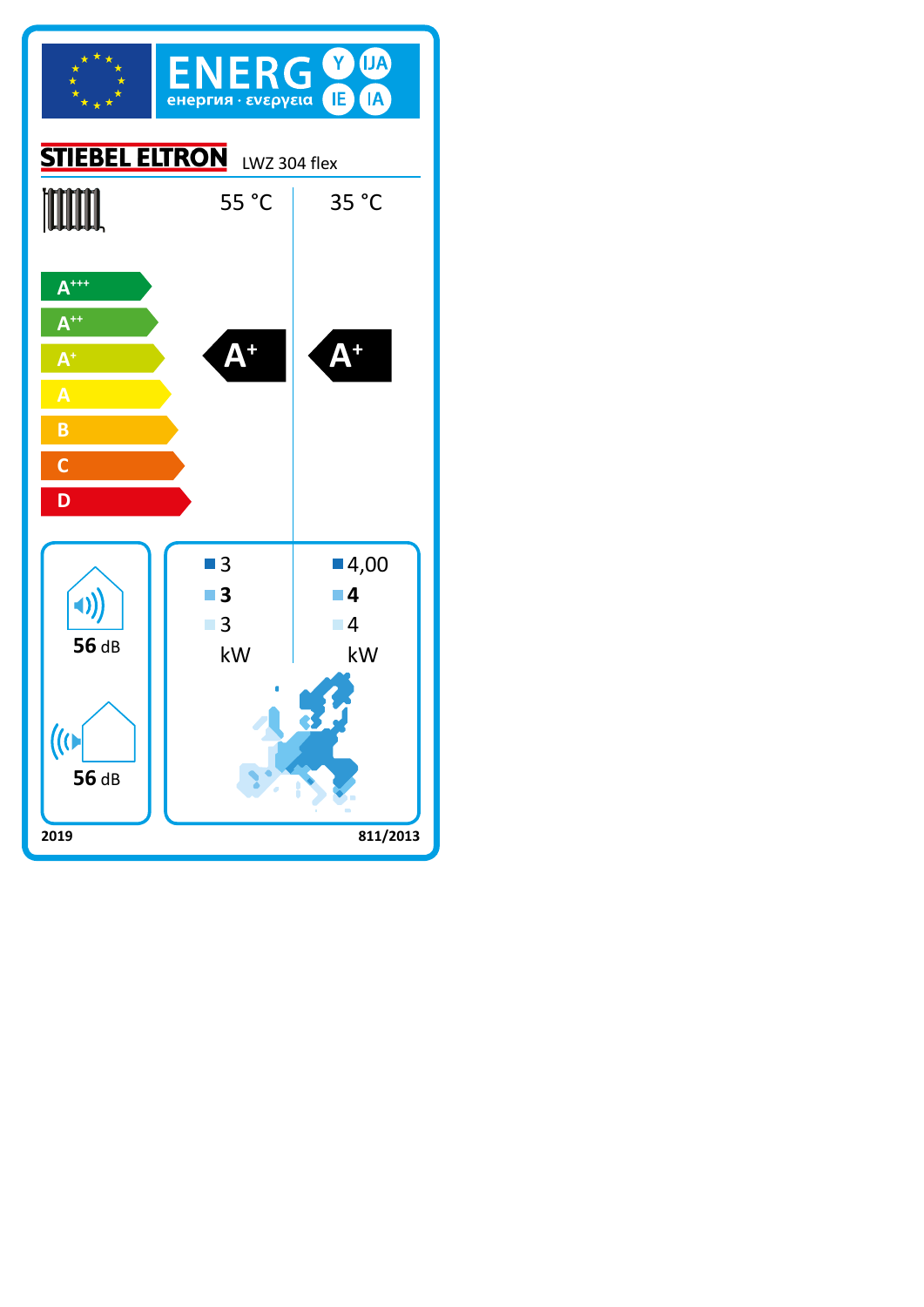## **Product datasheet: Room heater to regulation (EU) no. 811/2013**

|                                                                                                                 |       | LWZ 304 flex          |
|-----------------------------------------------------------------------------------------------------------------|-------|-----------------------|
|                                                                                                                 |       | 235268                |
| Manufacturer                                                                                                    |       | <b>STIEBEL ELTRON</b> |
| Energy efficiency class for central heating in moderate climates for<br>medium temperature applications         |       | A+                    |
| Energy efficiency class for central heating in moderate climates for low<br>temperature applications            |       | $A+$                  |
| Rated heating output in moderate climates for medium temperature<br>applications                                | kW    | 3                     |
| Rated heating output in moderate climates for low temperature<br>applications                                   | kW    | $\overline{4}$        |
| Energy efficiency for central heating in moderate climates for medium<br>temperature applications               | $\%$  | 111                   |
| Energy efficiency for central heating in moderate climates for low<br>temperature applications                  | %     | 136                   |
| Energy consumption of central heating in moderate climates for medium<br>temperature applications               | kWh/a | 2094                  |
| Energy consumption for central heating under moderate climatic<br>conditions, for low temperature applications  | kWh/a | 2479                  |
| Sound power level internal                                                                                      | dB(A) | 56                    |
| Rated heating output in colder climates for medium temperature<br>applications                                  | kW    | 3                     |
| Rated heating output in colder climates for low temperature applications                                        | kW    | 4,00                  |
| Rated heating output in warmer climates for medium temperature<br>applications                                  | kW    | 3                     |
| Rated heating output in warmer climates for low temperature applications                                        | kW    | $\overline{4}$        |
| Energy efficiency for central heating in colder climates for medium<br>temperature applications                 | %     | 96                    |
| Energy efficiency for central heating in colder climates for low<br>temperature applications                    | %     | 116                   |
| Energy efficiency for central heating in warmer climates for medium<br>temperature applications                 | $\%$  | 126                   |
| Energy efficiency for central heating in warmer climates for low<br>temperature applications                    | %     | 152                   |
| Energy consumption for central heating under colder climatic conditions,<br>for medium temperature applications | kWh/a | 2608                  |
| Energy consumption for central heating under colder climatic conditions,<br>for low temperature applications    | kWh/a | 3333                  |
| Energy consumption for central heating under warmer climatic conditions,<br>for medium temperature applications | kWh/a | 1286                  |
| Energy consumption for central heating under warmer climatic conditions,<br>for low temperature applications    | kWh/a | 1481                  |
| Sound power level external                                                                                      | dB(A) | 56                    |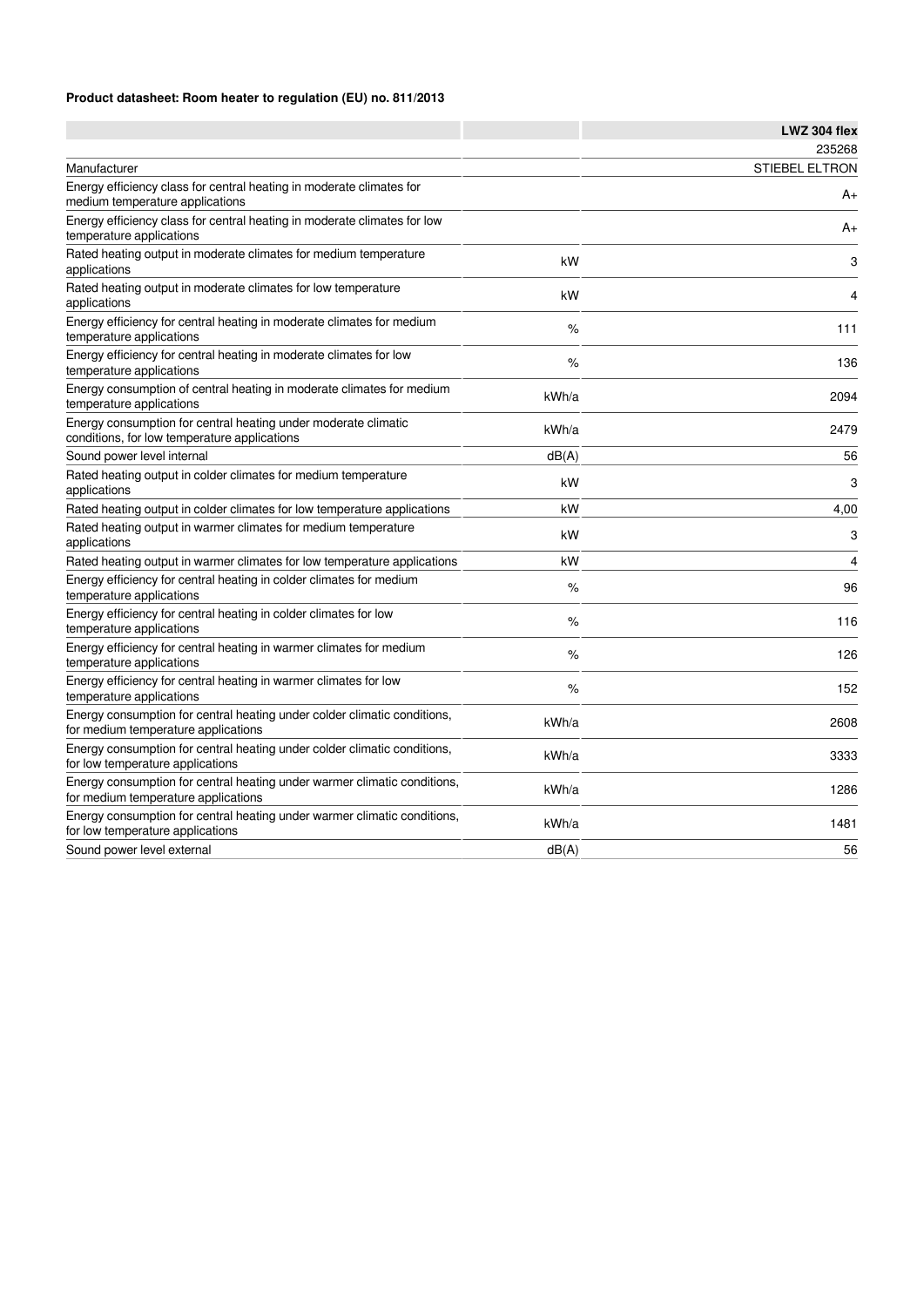



## **STIEBEL ELTRON**

LWZ 304 flex

## **TITULI,**

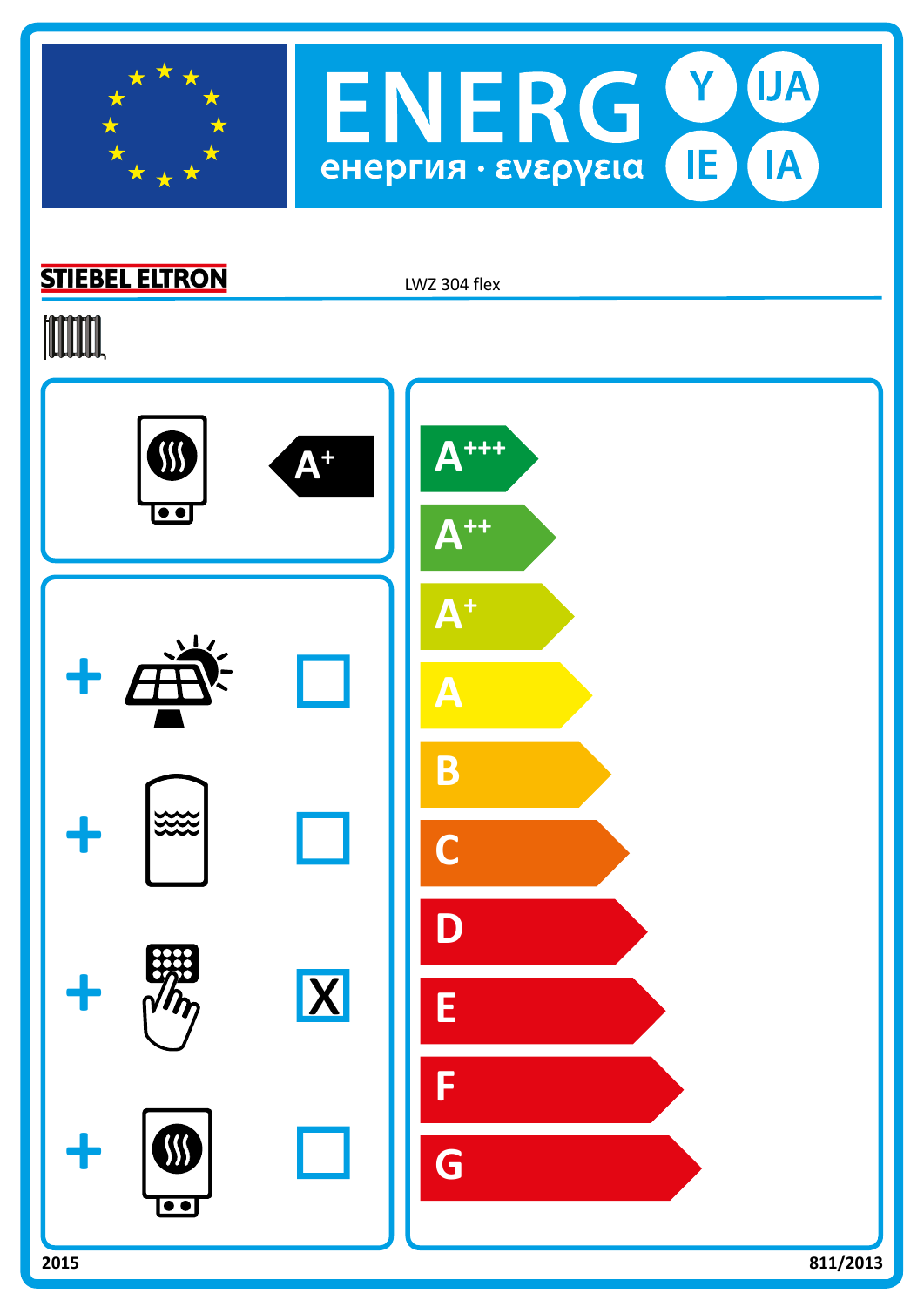|                                                                                                         |   | LWZ 304 flex          |
|---------------------------------------------------------------------------------------------------------|---|-----------------------|
|                                                                                                         |   | 235268                |
| Manufacturer                                                                                            |   | <b>STIEBEL ELTRON</b> |
| Energy efficiency for central heating in moderate climates for medium<br>temperature applications       | % | 111                   |
| Energy efficiency class for central heating in moderate climates for<br>medium temperature applications |   | $A+$                  |